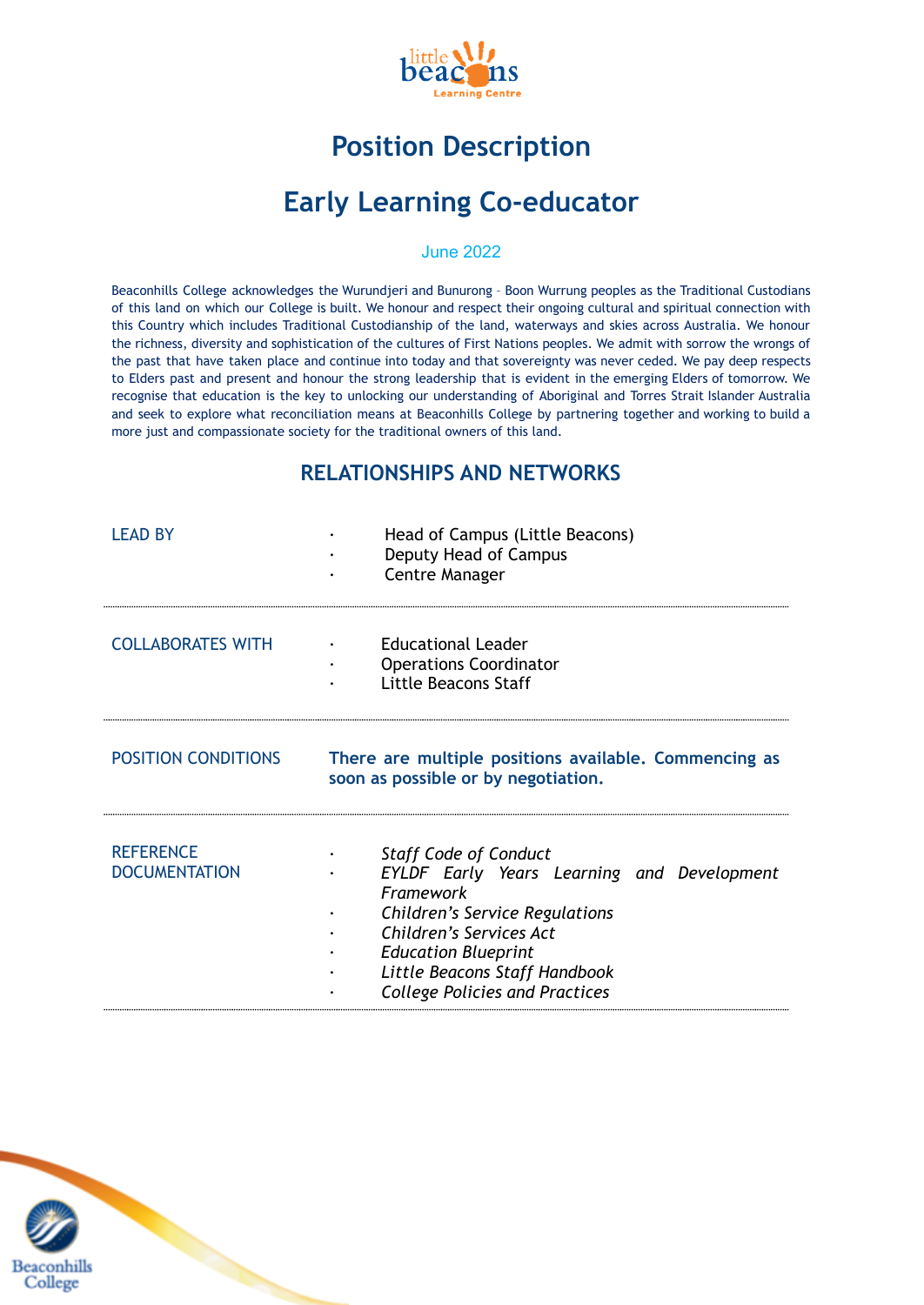### **PRIMARY PURPOSE OF THE POSITION**

The Co-educator is primarily responsible for supporting children in our Seedling Program, age 6 months to 3 years and the Beacon Club, Outside School Hours program. The co-educator is expected to provide a high level of support responding to the individual needs of children/students and staff, and will demonstrate an understanding of current research and have experience in delivering programs based on best practice in early childhood.

#### **KEY RESPONSIBILITIES FOR THE POSITION**

- · Collaboratively supports the Educational Leader in the delivery of a quality early childhood program, responding to the developmental needs, interests and wellbeing of children and students.
- Provide support and assistance in the recording and maintaining of children's/student's individual observations, sharing journals and daily reflections.
- Act as a role model for young people in all aspects of learning, well-being, personal development, character and values.
- · Continually support the wellbeing of our students and colleagues.
- · Undertake all duties in a professional manner and ensure requirements of DET, the Regulations and the Act and the policies and procedures of the Little Beacons Learning Centre are upheld.
- Undertake relevant professional learning both at the Learning Centre and in the broader education community.
- · Communicate and interact effectively with parents, staff and the broader College community.
- · Work as a member of a cooperative team in the delivery and implementation of the developmentally appropriate program.

### **QUALIFICATIONS**

The successful application must hold (or be in the process of obtaining):

- A current Working with Children Check
- · A Certificate III in Children's Services
- A current National Police Check
- Australian citizenship or permanent residency
- **Full Vaccination status**
- Appropriate first aid training certificates, that comply with the requirements of the Children's Services Regulations 1998 (including a current CPR certificate)
- **· HLTAID012 Provide an emergency first aid response in an education and care setting** (previously HLTAID004)

**OR**

· **HLTAID011** – **Provide First Aid** (previously HLTAID003)

The below certificates are required in addition to HLTAID011 to comply;

**22300VIC - First Aid Management of Anaphylaxis**

**22556VIC - Management of Asthma Risks and Emergencies in the Workplace** (previously 22282VIC)

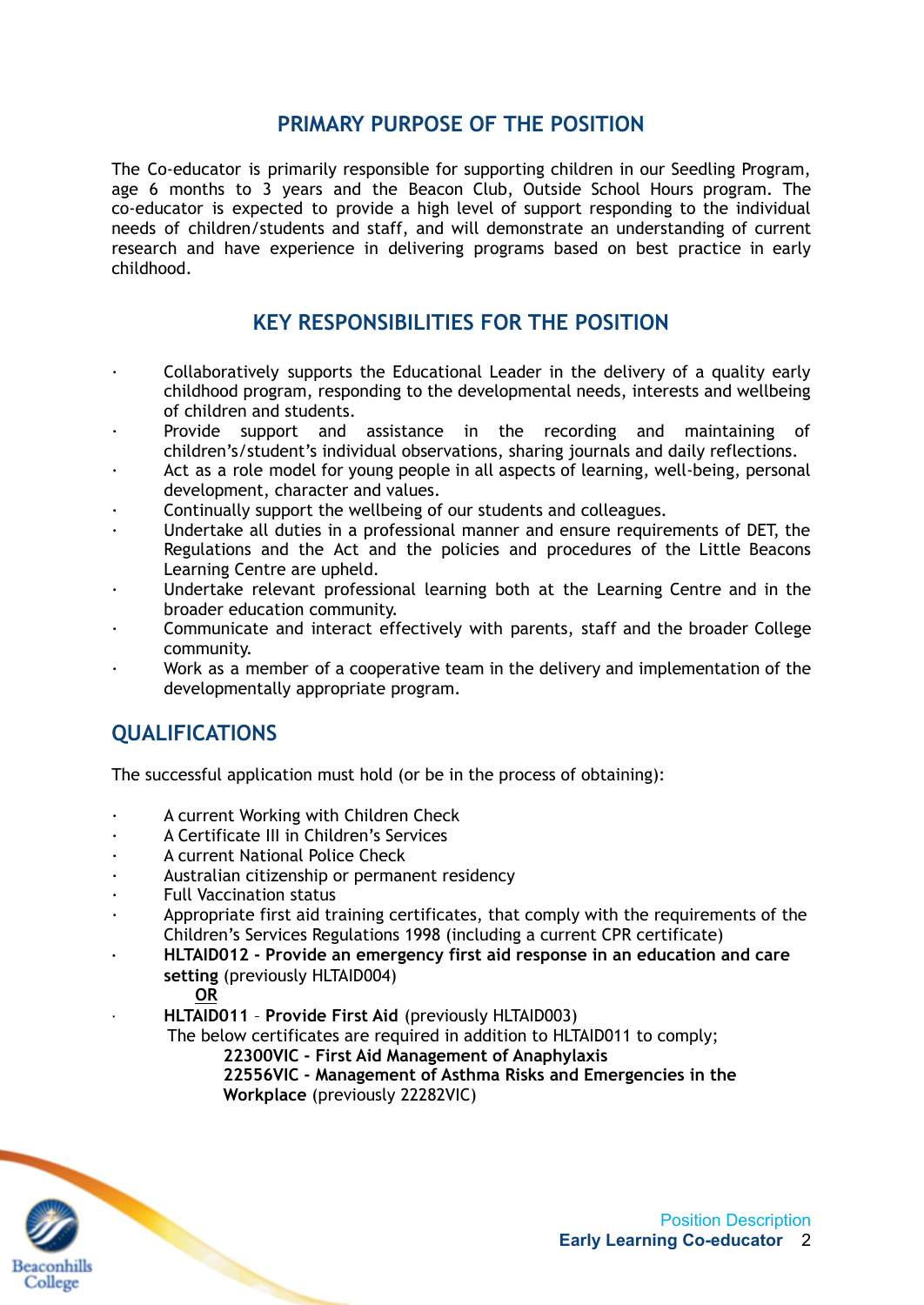# **SELECTION CRITERIA**

To be successful, candidates would meet the following criteria to the satisfaction of the selection panel:

- Demonstrate a proven capacity to assist in the delivery of quality early childhood programs and support best practice.
- Display a high level of experience independently supporting and supervising children/students.
- Display an ability to record observations to support the development of the program and e-learning reports.
- · Demonstrate significant experience in the implementation of programs that support the movement of children/students between indoor and outdoor environments.
- Demonstrate an understanding of the requirements to support the preparation, general cleaning duties and safety of the learning environment.
- · Demonstrate an ability to work as part of, and contribute to, a committed team of educators.
- · Demonstrate commitment to on-going professional learning and a proven capacity to apply knowledge within the early learning setting.
- · Display a high level of communication and interpersonal skills when relating to children, students, parents and work colleagues.
- Demonstrate proactive contributions to early years' programs.

# **PHYSICAL CAPABILITIES**

- · Sitting (occasional 1-33%)
- Standing (frequent 34-66%)
- Walking (frequent 34-66%)
- · Talking (frequent 34-66%)
- Listening (occasional 1-33%)
- Steps/stairs (frequent 34-66%)
- · Carrying (occasional 1-33%)

## **WORKPLACE HEALTH AND SAFETY RESPONSIBILITIES**

- · Ensure that any hazards, incidents (including near misses) and injuries are reported immediately to relevant management
- Co-operate in relation to activities taken by the College to comply with Work Health and Safety (WHS) legislation
- Participate in consultation, meetings, training and other health and safety activities where required
- Ensure only authorised, adequately trained staff undertake assigned tasks
- Take reasonable care for personal health and safety and the health and safety of others in the workplace